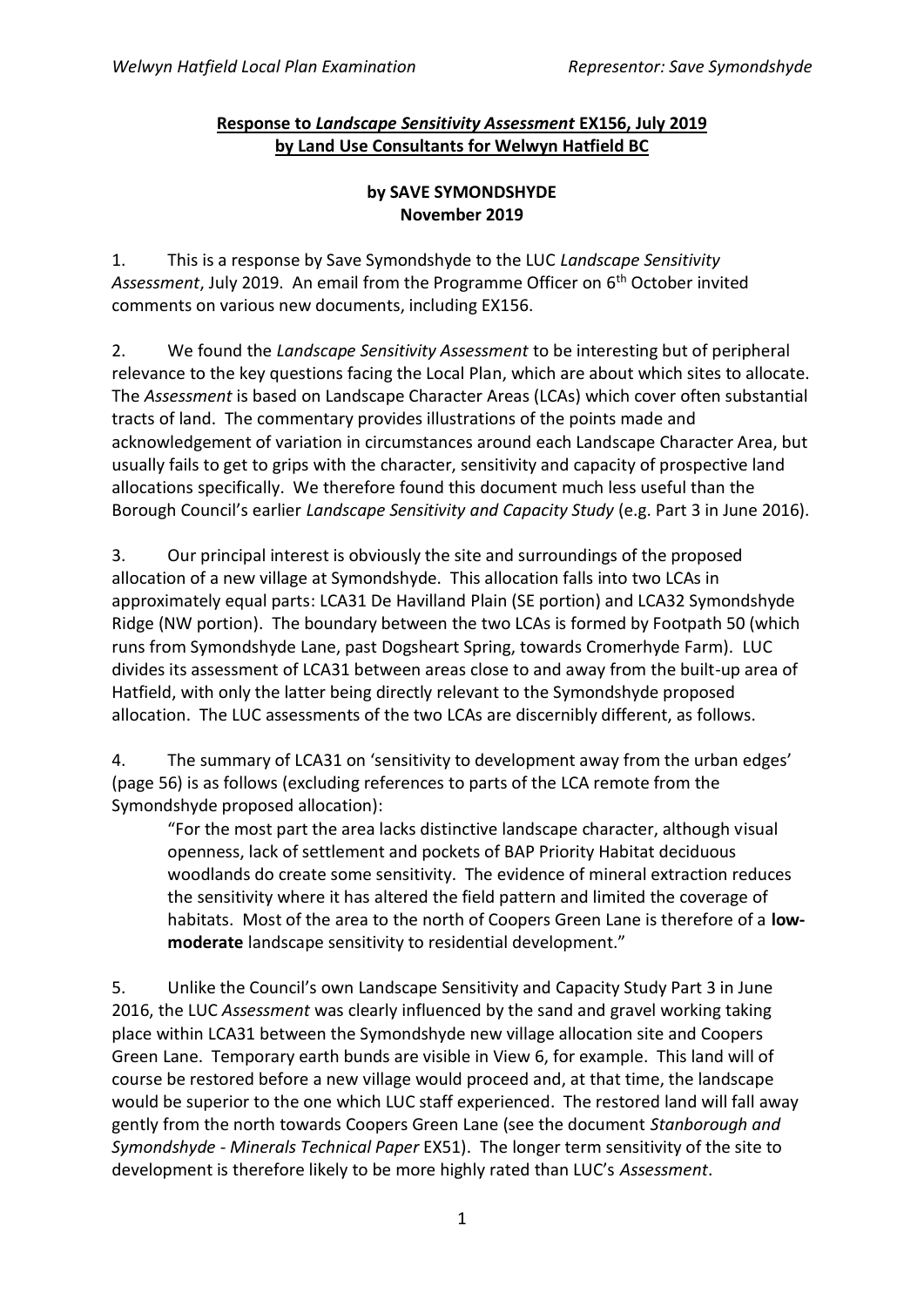6. The summary of LCA32 on 'sensitivity to development' (page 66) is as follows (excluding references to parts of the LCA remote from the Symondshyde proposed allocation):

"Woodland is a dominant feature within the area, but although this would in places limit the visual impact of new development it also, through isolating areas from the wider landscape, adds to perceptual qualities of remoteness and tranquillity…. The undeveloped nature of the area, tranquil perceptual qualities, high coverage of BAP Priority Habitat deciduous woodlands and the extensive network of public rights of way, result in the area having **moderate-high** sensitivity to residential development."

7. We continue to be astonished that the Borough Council should consider appropriate a huge housing allocation in the form of a new village where half the land in question is described in landscape terms as "having **moderate-high** sensitivity to residential development". The LUC report *Landscape Sensitivity Assessment* reinforces the unsoundness of the allocation and therefore of the Plan.

8. The WHBC *Landscape Sensitivity and Capacity Study Part 3* was still more emphatic in its assessment in June 2016. This reviewed the new village site, identified then as 'HAT15'. Details given in Appendix 6 to Part 3 show that the landscape sensitivity of HAT15 was identified as having:

- \* 'High Sensitivity' (the second-highest rating out of four), defined as "likely to be unable to accommodate development without extensive degradation of character. Mitigation measures may not be able to fully address detrimental impacts" (page 15);
- \* 'High' Landscape Value (the second-highest rating out of four), defined as "Development could be accommodated within the landscape but mitigation measures may not be sufficient to address the detrimental impacts" (page 16); and as a result
- \* 'Low Capacity' within the landscape (the second-lowest rating out of five), defined as "development is likely to have an adverse effect on the quality, character and value of the landscape" (page 17).

These are summarised on pages 68 and 69 of the main Part 3 report. The main report concluded as follows (page 46, with our emphasis added):

"The area was assessed as having a high level of sensitivity to change and a high landscape value score. This indicates that the area is likely to be unable to accommodate development without extensive degradation of character. Mitigation measures may not be able to fully address detrimental impacts of change.

The area was assessed as having a low capacity to accommodate housing and associated development with development likely to have an adverse effect on the quality, character and value of the landscape (it is significant to note that the total landscape value score for the area was only 0.6 into the high category due to the